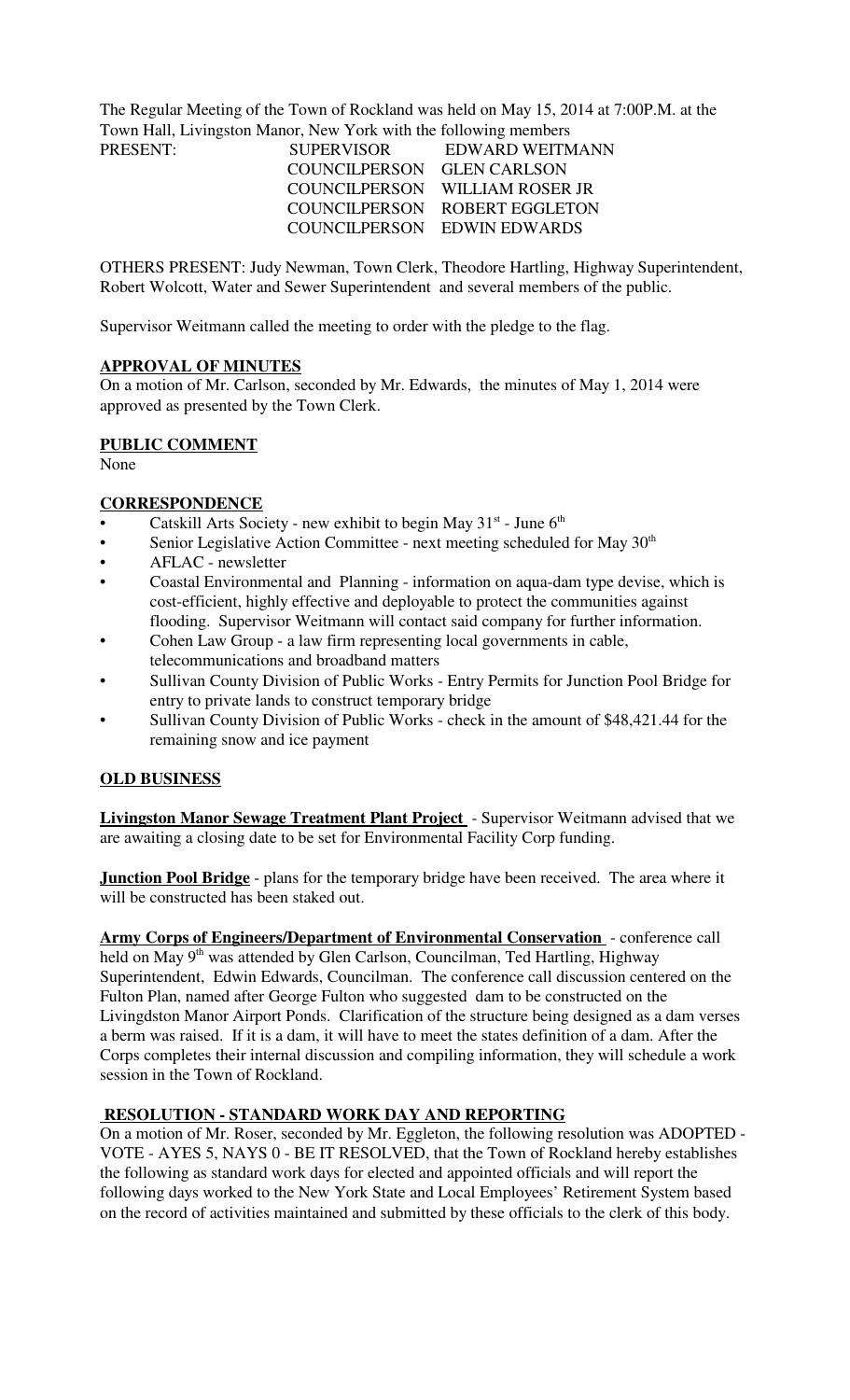# *REGULAR MEETING, TOWN OF ROCKLAND, MAY 15, 2014*

## **RESOLUTION - PURSUE FUNDING ENVIRONMENTAL FACILITY CORP**

On a motion of Mr. Carlson, seconded by Mr. Edwards, the following resolution was ADOPTED - VOTE - AYES 5, NAYS 0 - RESOLVED - to authorize Russell Budd, Grant Writer to pursue funding through an EFC grant for the purpose of preparing an engineers report to upgrade the aerated lagoon mixing system at the Roscoe Sewage Treatment Facility.

### **RESOLUTION - SUPPORT OF CASINO GAMING FOR TOWN OF LIBERTY**

On a motion of Mr. Eggleton, seconded by Mr. Edwards, the following resolution was ADOPTED - VOTE - AYES 5, NAYS 0 - RESOLVED, that the Town of Rockland enthusiastically supports the siting of a Class III Gaming Destination Resort at the perfectly suited and beautiful location in Liberty being proposed by Foxwoods Catskills Resorts, adjacent to the very special grounds of the once world famous Grossinger Hotel and Country Club and the issuance of a Casino License to Foxwoods Catskills Resorts.

**Supervisors Monthly report** was presented. Motion by Mr. Edwards, seconded by Mr. Eggleton, to accept the Supervisor's monthly report. 5 AYES - Carried

### **DEPARTMENT HEADS**

**Ted Hartling, Highway Superintendent** The 10 hour work day started today (May 15<sup>th</sup>). A proposal of the scope of work for the new highway building was received from Associated Building Services. We will continue to look for funding sources for the construction. Supervisor Weitmann will provide the Board members with a copy of the proposal. The location of a fence, to close to Grooville Road was under review with a home owner and Mr. Hartling. After discussing with the home owner, the issue was resolved.

### **Bob Wolcott, Water and Sewer Superintendent**

The Town requested a right-of-entry on the county owned property on Riverside Drive, Roscoe to repair the existing water main. Bob also reported that they are replacing manhole risers in anticipation of paving by the county along Old Route 17, Livingston Manor. New risers will help to improve the Inflow and Infiltration issues during rain storms.

Brian Brustman, District Manager of Sullivan County Soil and Water notified Supervisor Weitman of a possible funding source for buy outs of flood damaged properties. They will set up a meeting to address this issue.

### **APPROVAL OF BILLS**

On a motion of Mr. Carlson, seconded by Mr. Edwards, the following resolution was ADOPTED - VOTE - AYES 5, NAYS 0 - RESOLVED - to approve the bills on the abstract #10 in the following amounts:

| TOITOWING amounts.           |            |            |
|------------------------------|------------|------------|
| General Fund                 | 170 to 186 | \$11,09.46 |
| Highway                      | 146 to 162 | 56,603.24  |
| Liv. Manor Sewer             | 74 to 83   | 2,903.85   |
| <b>Roscoe Rockland Water</b> | 70 to 76   | 932.43     |
| Liv Manor Water              | 74 to 80   | 1,431.24   |
| Roscoe Sewer                 | 60 to 65   | 1,174.91   |
| Liv. Manor Light             | 10 to 11   | 1,757.65   |
| Roscoe Rockland Light        | 18 to 19   | 891.78     |
| Hazel Park Light             | 8 to 9     | 47.55      |
|                              |            |            |

### **PUBLIC COMMENT**

Sheila Shultz, a Livingston Manor resident asked about issues relating to capital reserve funds for the new town barn.

### **ADJOURNMENT**

On a motion of Mr. Edwards, seconded by Mr. Carlson and carried, the meeting was adjourned at 7:49 P.M. Respectfully submitted,

 $\overline{\phantom{a}}$  ,  $\overline{\phantom{a}}$  ,  $\overline{\phantom{a}}$  ,  $\overline{\phantom{a}}$  ,  $\overline{\phantom{a}}$  ,  $\overline{\phantom{a}}$  ,  $\overline{\phantom{a}}$  ,  $\overline{\phantom{a}}$  ,  $\overline{\phantom{a}}$  ,  $\overline{\phantom{a}}$  ,  $\overline{\phantom{a}}$  ,  $\overline{\phantom{a}}$  ,  $\overline{\phantom{a}}$  ,  $\overline{\phantom{a}}$  ,  $\overline{\phantom{a}}$  ,  $\overline{\phantom{a}}$